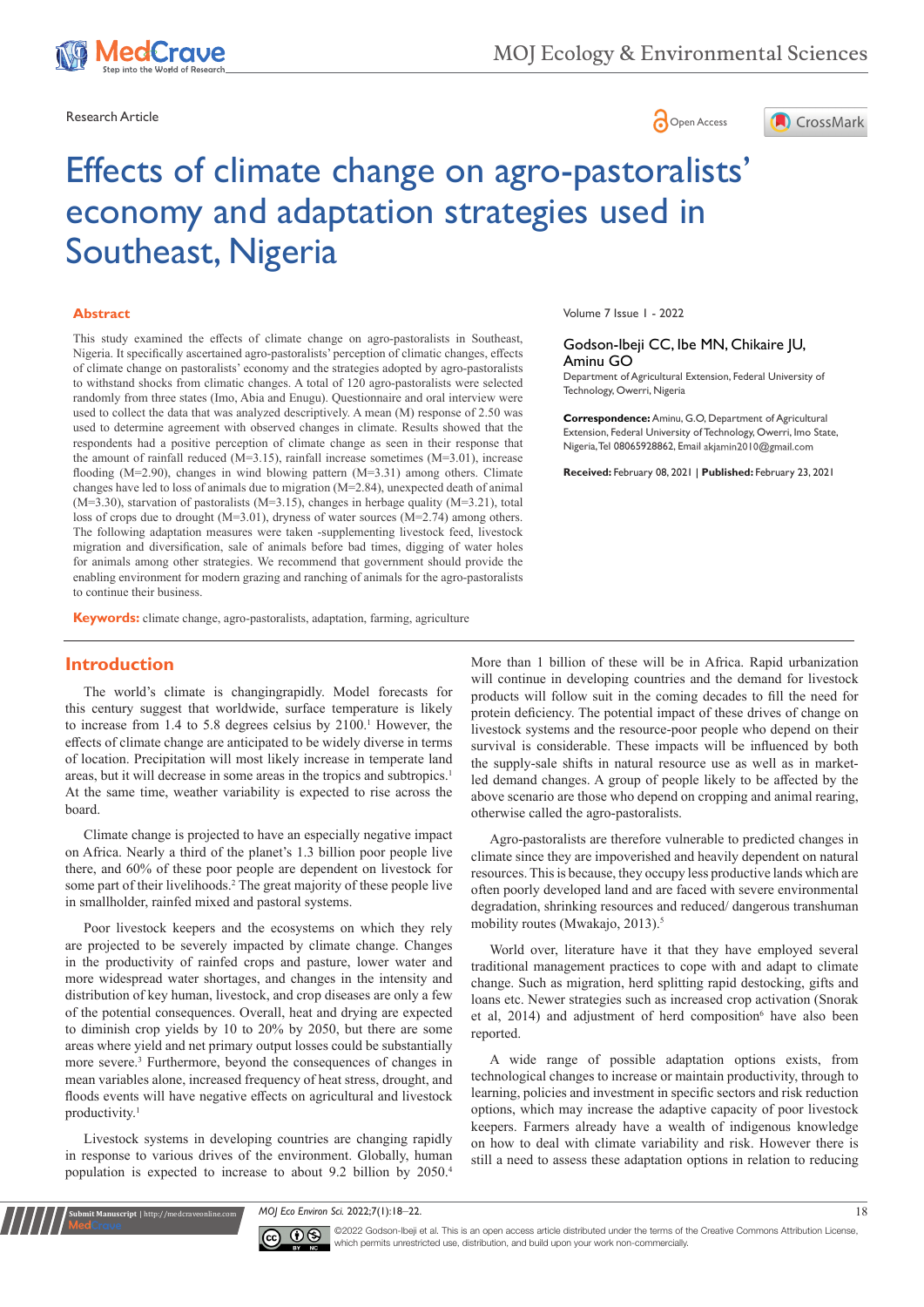vulnerability of humans and ecosystems, particularly options associated with livestock, with the object of maintaining or increasing food security, incomes and resilience while maintaining key ecosystem functions. Such assessment needs to be done in conjunction with welltargeted capacity building efforts to help farmers deal with changes in their systems that go beyond what they have experienced in the past.

Farming systems, including smallholder and pastoral systems can be regarded as human activity systems.<sup>7</sup> The ways these systems are managed, and farmers' production strategies, are of importance not only for production success but also for system resilience.<sup>8</sup> The management practices used by farmers depend on their decisionmaking, which again is influenced by the kind of information they take into account and how they process this information for creating knowledge.9 Assessing the attitudes and knowledge of agropastoralists will therefore help in identifying their production and coping strategies. These coping strategies are context specific, and can be found at different levels, e.g. the management of soil, plant and animal resources, as well as social and institutional regulations. Recent studies<sup>10-12</sup> have shown that agro-pastoralists make use of spatial heterogeneity to cope with temporal heterogeneity. Their ability to buffer climatic variation depends on the diversity in the production system. Furthermore, improving the learning process and learning cycles of agro-pastoralists is a critical element in increasing the adaptive capacity of agricultural systems.<sup>13-15</sup>

There are a variety of possible adaptation options available, ranging from technological changes to increase or maintain productivity to learning, policies, and investment in specific sectors, as well as risk reduction options, all of which can help poor livestock keepers increase their adaptive capacity. Farmers already have a wealth of traditional knowledge about how to manage with climate change and risk. However, these adaptation alternatives must be assessed in connection to lowering human and environmental vulnerability, particularly options related to livestock, with the goal of maintaining or enhancing food security, incomes, and resilience while maintaining essential ecosystem services. Such an assessment should be carried out in tandem with well-targeted capacity building measures to assist farmers in dealing with changes in their systems that are beyond their control.

Human activity systems include farming systems, including smallholder and pastoral systems.<sup>7</sup> Not only for production success, but also for system resilience, how these systems are handled and farmers' production techniques are critical.<sup>8</sup> Farmers' management techniques are influenced by their decision making, which is influenced by the type of information they consider and how they process it for knowledge creation.<sup>9</sup> Assessing agropastoralists' attitudes and knowledge will thus aid in determining their production and coping techniques. These coping techniques are context dependent and can be found at several levels, including soil, plant, and animal resource management, as well as social and institutional regulations.

Agropastoralists exploit geographical heterogeneity to cope with temporal heterogeneity, according to recent research.11–12 The diversity of the production system determines their ability to buffer climate change. Furthermore, boosting the adaptive capacity of agricultural systems requires strengthening agropastoralists' learning processes and cycles.<sup>13–15</sup> Agro-pastoralists turn to cope with climate changes, they engage in other forms of livelihood for survival. However, in the study area, little is known on the specific strategies used by pastoralists living in southeast to cope with and adapt to climate changes. Thus lack of information on adaptive strategies, together

with limited information on observed changes in climate changes, hampers management decisions from a conservation and development perspective. This paper focused on filling the gap created by the above situation. The main objective of this paper is to ascertain effects of climatic changes on agro-pastoralists in Southeast, Nigeria. The specific objectives are:

- a) To identify changes in climate conditions as observed by the agro-pastoralists.
- b) Examine perceived impacts on agro-pastoralists economy.
- c) To identify strategies used for adaptation by agro-pastoralists in the zone.

# **Methodology**

This study was conducted in Southeast agro-ecological zone made up of five (5) states-Abia, Anambra, Ebonyi, Enugu and Imo in Nigeria. The zone occupies a total land mass of about 10, 952, 400 hectares with a population figure of about 35,381,729 persons in 2021 projected from 2006 National Population Commission Census figure (NPC, 2006). The 2-stage sampling technique was adopted in the process of sample selection. The first stage was the purposive selection of three states from the Southeast agro-ecological zone with heavy presence of agro-pastoralists (Abia, Enugu and Imo). The second stage involved the random selection of 120 agro-pastoralists from the list of 1200 agro-pastoralists in the three states. Both primary and secondary data sources were used. Objective 3 was analyzed using percentages presented in tabular forms. While a four (4) point Likert type scale of Strongly Agreed, Agreed, Disagreed and Strongly Disagreed, assigned values of 4 to 1 respectively was used to achieve objectives 1 and 2 which is mathematically represented as

$$
\frac{4+3+2+1}{4} = \frac{10}{4} = 2.50
$$

Therefore, a mean of 2.50 was adjudged okay and acceptable while any value below 2.50 was not accepted.

#### **Results and discussion**

#### **Climate change perception of agro-pastoralists**

Table 1 showed that the agro-pastoralists have observed climate variability over the years in the study area. With a mean response of 2.50 and above, the following observed changes were seen: the amount of rainfall is reducing (M=3.15), sometimes rainfall increases (M=3.01), no one can predict rainfall pattern (M=2.67), changes in mind blowing pattern (M=3.31), prolonged cold season (M=2.90), increase flooding (M=2.90) and increase hotness of the environment (M=3.24). During oral discussion with the respondents they observed that natural and man -made factors are responsible for the change in climate. Heavy rainfall washes earth surfaces away leading to flooding while man's activity of change vegetation for settlement and farming in fragile environment exposes the land to unnecessary hotness environment exposes the land to unnecessary hotness which increases evaporation of the scarce moisture in the soil.

The above agrees with the Maasai pastoralist, who believed that in their over 30years of pastoralism, amount of rainfall is reducing and rainfall is becoming unpredictable (Bobadoye et al, 2016). Again, the respondents reported that fog has decreased in amount and duration. They also send once the cloud changes colour, you will think it is rain, before long it will disappear again. Rains fall unexpectedly.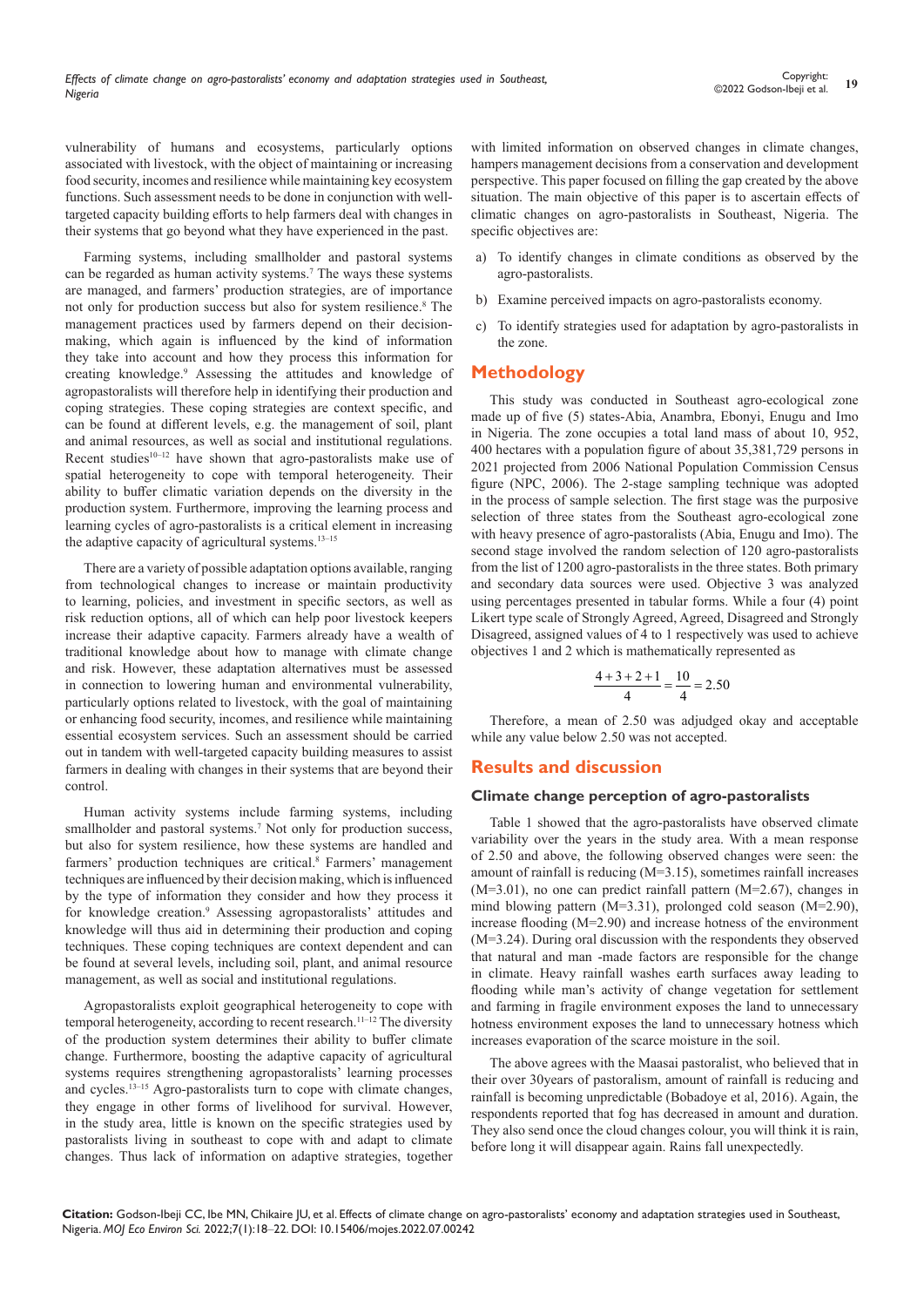**Table 1** Agro-pastoralists climate change perception

| Climate change perception           | Mean | Standard<br>deviation |
|-------------------------------------|------|-----------------------|
| Amount of rainfall reducing         | 3.15 | 0.81                  |
| Sometimes, rainfall increases       | 3.01 | 0.64                  |
| No one can predict rainfall pattern | 2.67 | 0.78                  |
| Changes in wind blowing pattern     | 3.31 | 0.66                  |
| Prolong cold season                 | 2.9  | 0.85                  |
| Increase flooding                   | 2.9  | 0.85                  |
| Increase hotness of environment     | 3.24 | 1.04                  |
|                                     |      |                       |

Mean = 2.50

#### **Effects of climate change on pastoralists' economy**

All the agro-pastoralists indicated that climate change has impacted their economic life. The impacts are recorded in Table 2 as follows: unexpected death of livestock (M=3.30), having the highest mean score, changes in herbage growth (M=3.01), total crop loss due to drought (M=3.01), lack of grains for the animals (M=2.89), loss of animals due to long migration (M=2.84), changes in herbage quality (M=2.78), this happens because there are no rains to support and fasten the growth of grasses/legumes. Severity of livestock diseases/pests (M=2.89) observed due to emergency of new disease/ pest variants, failing prices of livestock (M=2.65), cut/reduction in income (M=2.71), severe and sudden dryness of pasture/grasses (M=2.81), dryness of water pounds (M=2.74), animals become weak due to long trekking (M=2.81), this could lead to death, incessant wild fires (M=2.63) especially during the dry seasons affect livestock

| <b>Shock situation</b><br>Mean                                                                                                                                                                                                                                                             | SD |
|--------------------------------------------------------------------------------------------------------------------------------------------------------------------------------------------------------------------------------------------------------------------------------------------|----|
| <b>Table 2</b> Impacts on Agro-pastoralists economy                                                                                                                                                                                                                                        |    |
| production, which is the homestead of the nomads.                                                                                                                                                                                                                                          |    |
| when the $\frac{1}{1}$ and $\frac{1}{2}$ and $\frac{1}{2}$ and $\frac{1}{2}$ and $\frac{1}{2}$ and $\frac{1}{2}$ and $\frac{1}{2}$ and $\frac{1}{2}$ and $\frac{1}{2}$ and $\frac{1}{2}$ and $\frac{1}{2}$ and $\frac{1}{2}$ and $\frac{1}{2}$ and $\frac{1}{2}$ and $\frac{1}{2}$ and $\$ |    |

| <b>Shock situation</b>                            | Mean | SD   |
|---------------------------------------------------|------|------|
| Loss of animal due to migration                   | 2.84 | 0.66 |
| Unexpected death of livestock                     | 3.3  | 0.5  |
| Lack of grains for animals                        | 2.89 | 0.77 |
| Starvation of pastoralists                        | 3.15 | 0.77 |
| Changes in herbage growth                         | 2.78 | 0.63 |
| Changes in composition of pastures                | 3.21 | 0.81 |
| Changes in herbage quality                        | 3.24 | 0.49 |
| Nutritional stress for livestock                  | 3.01 | 1.01 |
| Severity of livestock diseases/pests              | 2.89 | 0.94 |
| Failing prices of livestock                       | 2.65 | 0.82 |
| Major cut/reduction in pastoralist income/savings | 2.71 | 0.74 |
| Severe/sudden dryness of pasture                  | 2.01 | 0.64 |
| Incessant welfare outbreaks                       | 2.63 | 0.54 |
| Total crop loss due to drought                    | 3.01 | 1.04 |
| Animals become weak due to long trekking          | 2.81 | 1.02 |
| Dryness of water/water sources                    | 2.74 | 0.68 |
|                                                   |      |      |

Mean score = 2.50

Herrero et al.,<sup>16</sup> observed that climate change variability negatively affects herd dynamics, stocking density, mik and meat production. Others are changing climate frequencies of extreme wealth events such as flooding will affect certain disease/pest occurrence too, such as the outbreak of Rift valley fever in certain parts of Africa. Again, in Kenya, households reported on the impact of climate change with regard to the availability of feed sources for livestock, In general feed availability is not constant during the whole year, but appears in some months say August to October. Again, 36% of the households said the feed resources appeared and disappeared because of drought which happened as a result of environmental changes and climate change impacts.<sup>17</sup>

#### **Adaptation strategies in agro-pastoral systems**

Adaptation to climate change means the adjustment to actual or expected climate and its effects in order to moderate reduces harm and exploit beneficial opportunities.18 Historically, agro-pastoralists have adopted various strategies to counter the effects of climate change as shown in Table 3. These include.

- a) Supplementing livestock feed (89.2%). The agro-pastoralists said they feed their animals on purchased or harvested fodder, crop residues and also commercial feeds got near the major town where they operate. They also said, they purchase corn, chaff and floor from local women who brew maize drinks.
- b) Livestock migration (99.2%). This is their traditional practice, to ensure survival, especially during stress. They migrate in search of water, grasses and look for better environment devoid of pests/diseases attack. They migrate to avoid attacks, look for new breeding ground, food on lush green succulent grasses and legumes.<sup>19</sup>
- c) Livelihood diversification (95%). Agro-pastoralists respond to shocks in different ways by diversifying livelihood options, supplementing incomes etc. Diversification helps to cope with drought and increasingly restrict mobility. They have undertaken alternative livelihood options such as charcoal burning, crop farming, petty trading and casual labor.
- d) Livestock diversification (91.6%). The use and introduction of other animals, aside livestock becomes a strategy for adaptation. These animals include donkey, goats, sheep, among others.
- e) Increase in water supply to animals (87.5%). Animals drink often both in ponds, lakes, streams, rivers and at any water body seen. Thus is the practice with good weather and adequate rainfall everywhere. But with changing climates drying rivers and lakes up, the agro-pastoralist now provide water constantly to the animals to avoid the deaths of the animals. Water is provided frequently to aid good health digestion and optimum performances of farms and work animals.
- f) Use of indigenous cattle species (78.3%) and local knowledge to produce weather (78.3%). The local breeds of cattle are known to withstand harsh environmental situations/stress being a native of Africa. It is sturdy, hard, strong and can tolerate local conditions. The agro-pastoralists introduced them to continue in their business. The results of their cross breeds are excellent in size, meat, and ability to work. Agro-pastoralists great knowledge underpins long standing traditional practices for using resources and managing bad weather conditions. These practices are part of their social and cultural existence. The movements and positions of stars, sun, moon, animal appearances, bird songs, termite

**Citation:** Godson-Ibeji CC, Ibe MN, Chikaire JU, et al. Effects of climate change on agro-pastoralists' economy and adaptation strategies used in Southeast, Nigeria. *MOJ Eco Environ Sci.* 2022;7(1):18‒22. DOI: [10.15406/mojes.2022.07.00242](https://doi.org/10.15406/mojes.2022.07.00242)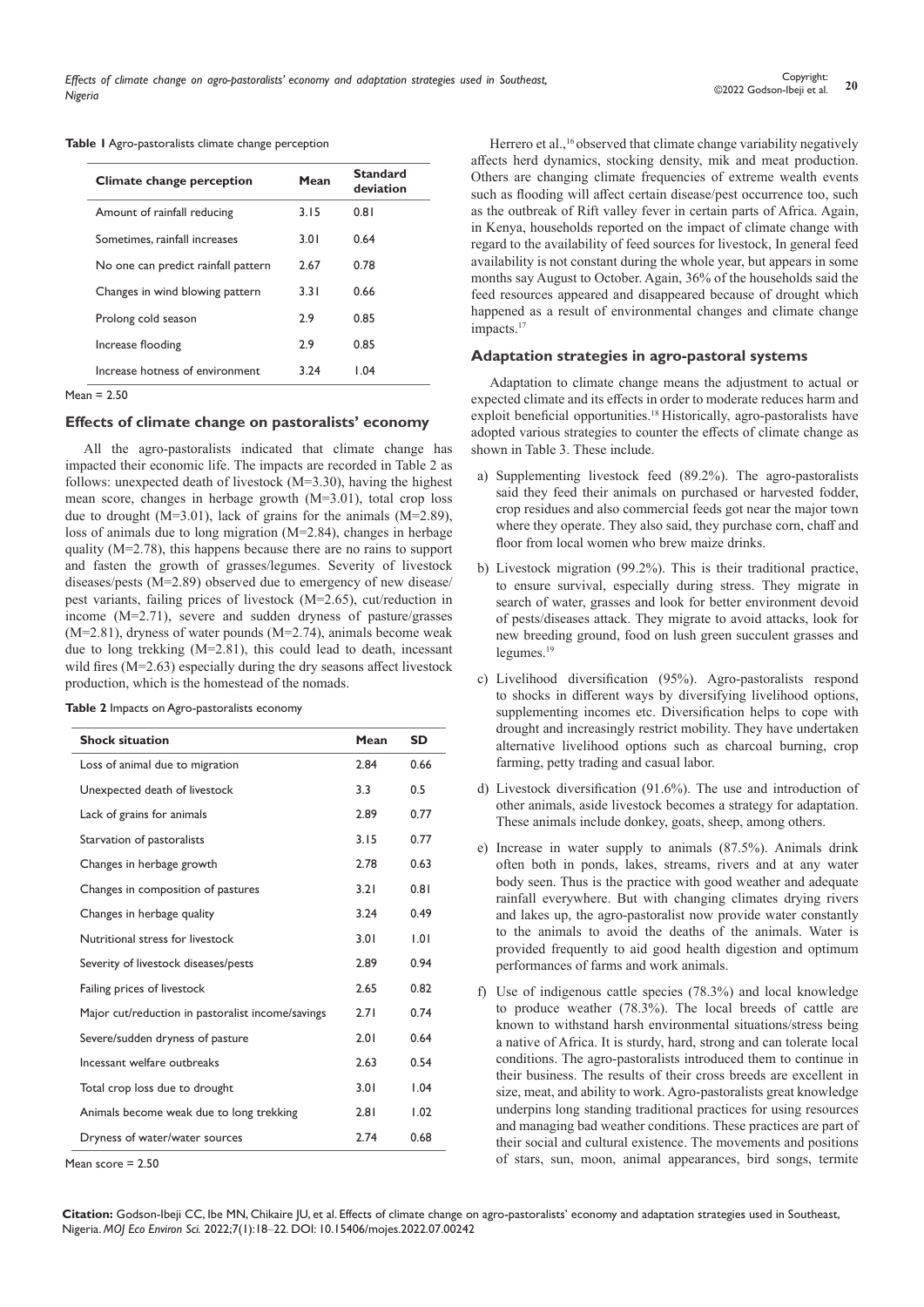flowers/trees during certain times of year signifies something great to the people looking around

g) Other strategies include sale of livestock before bad weather or disaster (90%), sharing and loaning animals (87.5%), development of water sources (86.6%). Animals are sold off in order not to run a total loss during the emergency periods. The proceeds are kept for future use. Some also share their animals, loan out or gift out to other farmers who will in turn give them back during good times. Water wells/basins have been dug by some farmers as alternative sources of water. These are made of mud or cement to retain water.

**Table 3** Climate-related adaptation measures of agro-pastoralists

| <b>Adaptation Measures</b>                   | *Frequency | Percentage |
|----------------------------------------------|------------|------------|
| Supplementing livestock feed                 | 107        | 89.2       |
| Livestock migration                          | 119        | 99.2       |
| Livelihood diversification                   | $ $   4    | 95         |
| Sale of livestock before bad<br>weather      | 108        | 90         |
| Increase in water supply to the<br>livestock | 105        | 87.5       |
| Use of indigenous cattle species             | 94         | 78.3       |
| Livestock diversification                    | 110        | 91.6       |
| Sharing/loaning/gifting of animals           | 84         | 70         |
| Use of local knowledge to protect<br>weather | 94         | 78.3       |
| Development of new water<br>sources          | 104        | 86.6       |
| Turn to forest for fodder                    | 113        | 94.2       |
| Use tubers as feeder                         | 109        | 90.8       |
| Start/increase farming business              | 87         | 72.5       |
| Doing casual labor                           | 94         | 78.3       |

\*Multiple responses

Other farmers use forest fodder (94.2%) to feed their animals as they harvest these from bushes and forests, and tubers (90.%) as fodder to feed animals, such as yam tubers, cassava, cocoyam etc as well as peels from food items to keep the animals going. The doing casual labor (78.3%) and starting farming crop (92.3%) became an option too. The farmers plant certain areas of land and use the fodder of crops as feed for animals.

The above findings agreed with Worku, Pretzseh, Kassa and Aveh,<sup>20</sup> who opined that pastoralists and agro-pastoralists in Ethiopia move to Montana forests to cope with climatic changes. They collect gum and resins from dry forests during/ after drought events, which they sell and in turn use the money to buy food for themselves and feed for animals. The forests provide firewood, medicine, fruits, building materials and many more.<sup>21,22-26</sup>

# **Conclusion**

The impacts of climate change within the livestock section among agro-pastoralists have been devastating over the years. The agro-pastoralists have lost a large number of cattle. The agricultural productivity declined also. The adaptation strategies employed have kept them going. These include migrating to another location, diversifying livelihood, digging holes, increasing farming among other things. Infrastructures for modern grazing and ranching should be provided for the agro- pastoralist to do their business.

# **Acknowledgments**

None.

#### **Funding**

None.

# **Conflicts of interest**

Authors declare that there is no conflict of interest.

#### **References**

- 1. [IPCC \(Intergovernmental Panel on Climate Change\).](https://www.ipcc.ch/site/assets/uploads/2018/03/ar4_wg2_full_report.pdf) *Climate change [2007: Impacts, adaptation and vulnerability. Summary for policy makers](https://www.ipcc.ch/site/assets/uploads/2018/03/ar4_wg2_full_report.pdf)*. [Geneva, Switzerland: IPCC; 2007.](https://www.ipcc.ch/site/assets/uploads/2018/03/ar4_wg2_full_report.pdf)
- 2. [Thornton PK, Kruska RL, Henninger N, et al.](https://cgspace.cgiar.org/handle/10568/915) *Mapping poverty and livestock in the developing world*[. Nairobi, Kenya: International Livestock](https://cgspace.cgiar.org/handle/10568/915)  [Research Institute; 2002.](https://cgspace.cgiar.org/handle/10568/915)
- 3. [Jones PG, Thornton PK. The potential impacts of climate change in](https://www.sciencedirect.com/science/article/abs/pii/S0959378002000900)  [tropical agriculture: The case of maize in Africa and Latin America in](https://www.sciencedirect.com/science/article/abs/pii/S0959378002000900)  2055. *[Global Environmental Change.](https://www.sciencedirect.com/science/article/abs/pii/S0959378002000900)* 2003;13:51–59.
- 4. [Thornton P, VandeStrestreg J, Notenbaert A, et al. The Impacts of climate](https://www.sciencedirect.com/science/article/pii/S0308521X09000584)  [change on livestock and livestock systems in Developing countries. A](https://www.sciencedirect.com/science/article/pii/S0308521X09000584) review of what we know and what we need to know. Aero know and what we need to know. Agro *systems.* [2009;\(3\):113–127](https://www.sciencedirect.com/science/article/pii/S0308521X09000584)*.*
- 5. [Fekadu B. Multiple tournaments and Sustained Defection: why do](https://www.sciencedirect.com/science/article/abs/pii/S1053535712001175)  [negotiations fail to Secure Resource Access between Pastoral and](https://www.sciencedirect.com/science/article/abs/pii/S1053535712001175)  [Agro–pastoral Groups in Ethiopia.](https://www.sciencedirect.com/science/article/abs/pii/S1053535712001175) *The Journal of Socio–economics.*  [2013;42:79–87.](https://www.sciencedirect.com/science/article/abs/pii/S1053535712001175)
- 6. Rufino MC, Thornton PK, Nganga SK, et al. Transitions food security and poverty. *Agriculture, Ecosystems and Environemntal.* 2013;179:215– 230.Babadoyo AO, Ogura WO, Ouma GO, et al. Pastoralist perceptions of climate change and variability on Kajiato in relation to meteorology evidence. *Academic Journal of Inter disciplinary studies*. 2016;5(1):37– 45.
- 7. Jiggens J Foreword. *[A history of farming systems research.](https://www.cabi.org/bookshop/book/9780851994055/)* In: Collinson [MP, editor. Wallingford: FAO, CAB International; 2000.](https://www.cabi.org/bookshop/book/9780851994055/)
- 8. [Brodt S, Klonsky B, Tourte L. Farmer goals and management styles:](https://xueshu.baidu.com/usercenter/paper/show?paperid=78ee28a31b680a00ad2e277a19755a97)  [Implications for advancing biologically based agriculture.](https://xueshu.baidu.com/usercenter/paper/show?paperid=78ee28a31b680a00ad2e277a19755a97) *Agricultural Systems.* [2006;89:90–105.](https://xueshu.baidu.com/usercenter/paper/show?paperid=78ee28a31b680a00ad2e277a19755a97)
- 9. [Ondersteijn CJM, Giesen GWJ, Huirne RBM. Identification of farmer](https://www.sciencedirect.com/science/article/abs/pii/S0308521X03000313)  [characteristics and farm strategies explaining changes in environmental](https://www.sciencedirect.com/science/article/abs/pii/S0308521X03000313)  [management and environmental and economic performance of dairy](https://www.sciencedirect.com/science/article/abs/pii/S0308521X03000313)  farms. *[Agricultural Systems.](https://www.sciencedirect.com/science/article/abs/pii/S0308521X03000313)* 2003;78:31–55.
- 10. Heiß JP. Zur Komplexität bäuerlicher Feldarbeit in Afrika. Eine Fallstudie in einem Manga–Dorf (Niger). Beiträge zur Afrikaforschung, Vol. 17, Lit Verlag, Münster. 2003.
- 11. [Kaufmann BA. Cybernetic analysis of socio–biological systems—](https://www.gettextbooks.com/isbn/9783823615156/) [The case of livestock management in resource–poor environments](https://www.gettextbooks.com/isbn/9783823615156/)*.* [Schriftliche Habilitationsleistung, Institute of Animal Production in the](https://www.gettextbooks.com/isbn/9783823615156/)  [Tropics and Subtropics, University of Hohenheim. 2005.](https://www.gettextbooks.com/isbn/9783823615156/)
- 12. [Beyene A, Gibbon D, Haile M. Heterogeneity in land resources and](https://agris.fao.org/agris-search/search.do?recordID=US201301098281)  [diversity in farming practices in Tigray, Ethiopia.](https://agris.fao.org/agris-search/search.do?recordID=US201301098281) *Agricultural Systems.* [2006;88:61–74.](https://agris.fao.org/agris-search/search.do?recordID=US201301098281)
- 13. [Woodhill J, Röling NG. The second wing of the eagle: The human](https://agris.fao.org/agris-search/search.do?recordID=NL2012050062)  [dimension in learning our way to more sustainable futures. In: Röling](https://agris.fao.org/agris-search/search.do?recordID=NL2012050062)  NG, Wagemakers MAE, editors. *[Facilitating sustainable agriculture](https://agris.fao.org/agris-search/search.do?recordID=NL2012050062)*. [Cambridge, USA: Cambridge University Press; 1998:46–70.](https://agris.fao.org/agris-search/search.do?recordID=NL2012050062)

**Citation:** Godson-Ibeji CC, Ibe MN, Chikaire JU, et al. Effects of climate change on agro-pastoralists' economy and adaptation strategies used in Southeast, Nigeria. *MOJ Eco Environ Sci.* 2022;7(1):18‒22. DOI: [10.15406/mojes.2022.07.00242](https://doi.org/10.15406/mojes.2022.07.00242)